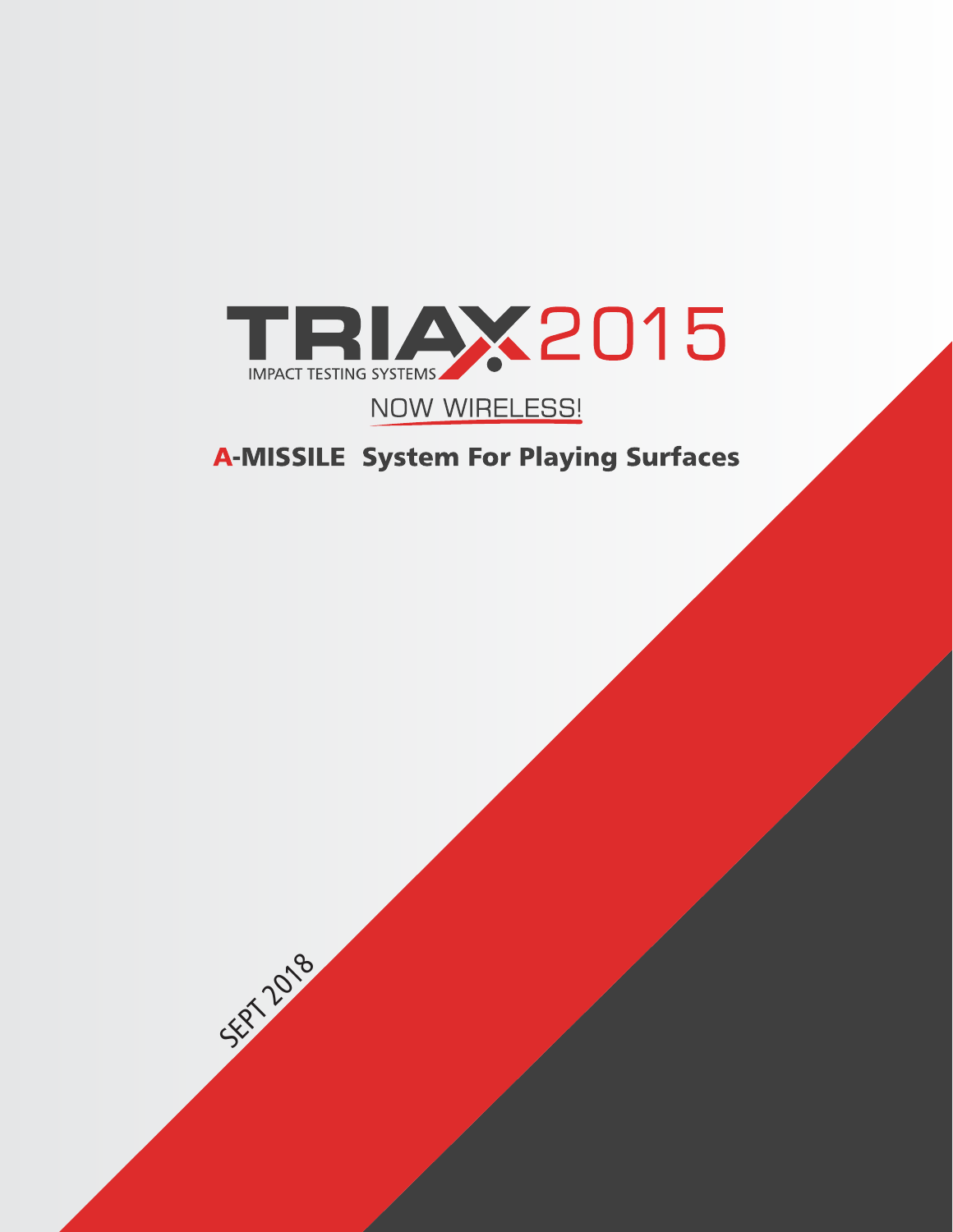

The TRIAX 2015 A-MISSILE system is the latest evolution of the TRIAX family of playing surface impact test systems that is wireless and fully compliant with the ASTM F355-10, procedure A standard for the measurement of shock (Gmax) values. Since 1988, continuous engineering development, combined with ongoing participation in worldwide standards development has resulted in a device that produces accurate and consistent measurement results in both field and laboratory use.



The TRIAX 2015 A-MISSILE system features a precision machined aluminum guide tube with adjustable tripod legs. The legs are adjusted to set the 24" drop height and fold for easy transport. The sturdy manual release mechanism holds the missile until the operator pulls back on the knob, releasing the missile allowing it to impact the test surface.

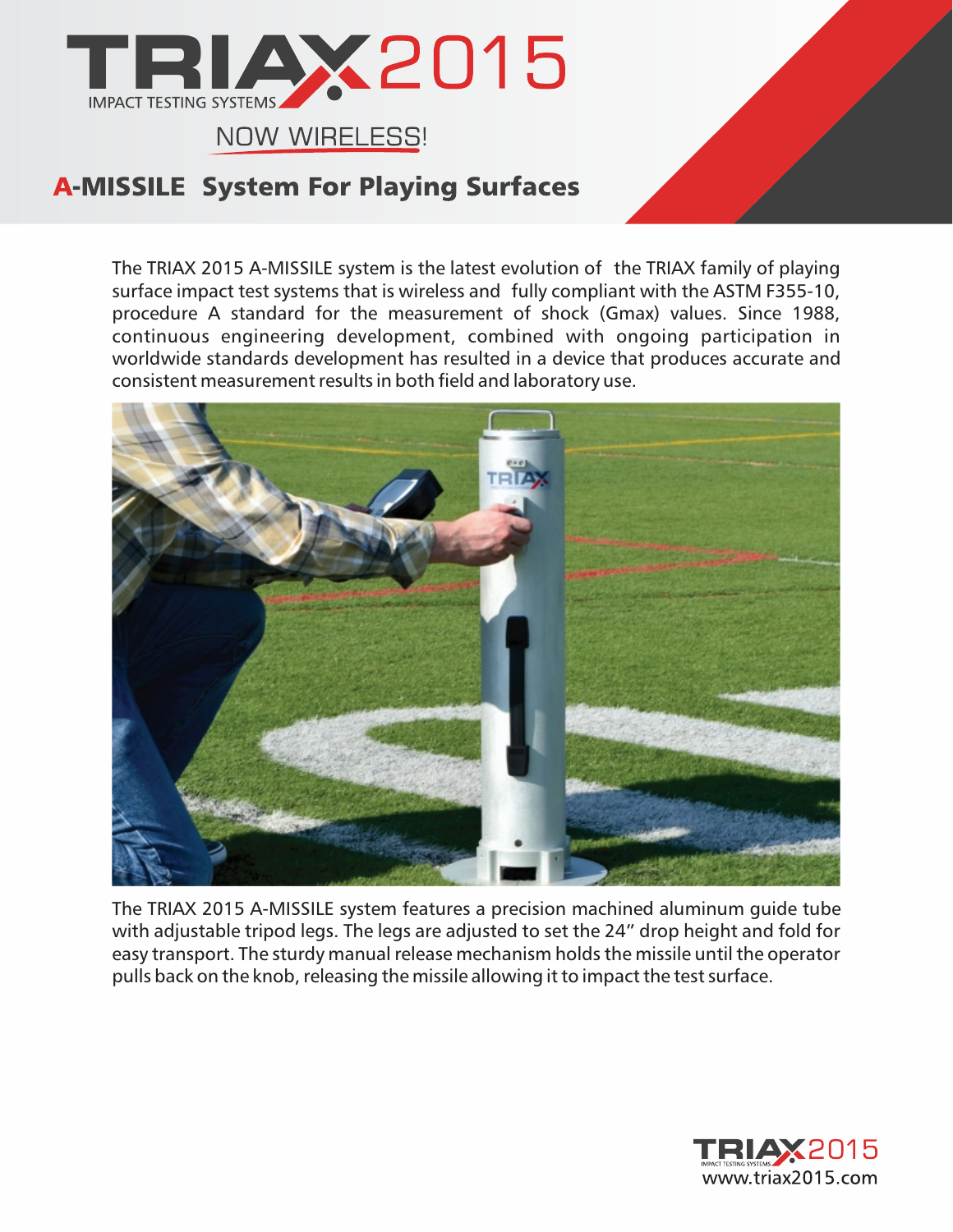



# TRIAX 2015 A-MISSILE Impactor

Precision machined from stainless steel the A-MISSILE Impactor meets all of the ASTM F355A-10 dimensions for size and weight. An integral velocity sensor detects the onset of the fall of the missile after release allowing for accurate measurement of impact velocity.

# TRIAX 2015 Data Unit

The TRIAX 2015 dedicated hand held data unit connects wirelessly to the head form and collects and stores up to 1000 drop tests on a standard memory card. Use of a dedicated device provides data integrity and eliminates the need to download, install and configure apps. In addition a dedicated hand held unit guarantees continued successful operation of the TRIAX 2015 system long after current crop of cellular phones and tablets have long since been discarded.

MEMORY CARD

TRIAX

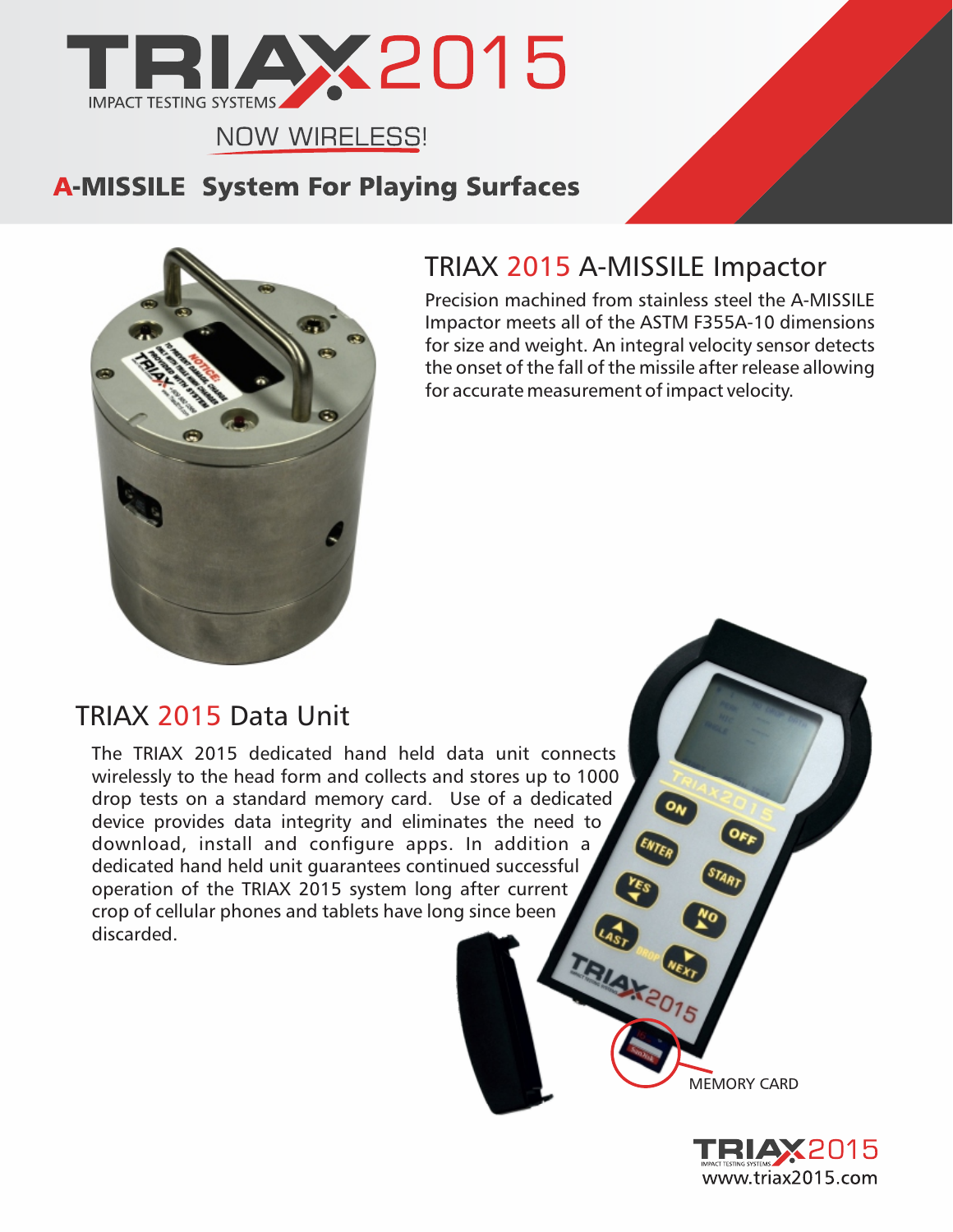

# TRIAX 2015 Host Program

| $\mathbb{X}$<br>TRIAX 2015 Host for Windows |                               |            |              |                      |                      |         |              |  |
|---------------------------------------------|-------------------------------|------------|--------------|----------------------|----------------------|---------|--------------|--|
|                                             | File Memory Card Graph Report |            |              | <b>Options</b> About |                      |         |              |  |
| #                                           | <b>HIC</b><br>Peak<br>Ft/Sec  |            | Angle        | Date/Time            |                      | Comment |              |  |
| 1                                           | 91                            | 471        | 14.0         | 0                    | 03/17/14             | 03:16p  | 50 yard line |  |
| $\frac{2}{3}$                               | 91                            | 469        | 11.3         | 0                    | 03/17/14             | 03:17p  |              |  |
|                                             | 92                            | 475        | 11.3         | 0                    | 03/17/14             | 03:17p  |              |  |
| 4                                           | 96                            | 441        | 14.0         | 0                    | 03/17/14             | 03:18p  | 20 yard line |  |
| 5                                           | 97                            | 446        | 11.3         | 0                    | 03/17/14             | 03:18p  |              |  |
| 6                                           | 95                            | 437        | 11.3         | 0                    | 03/17/14             | 03:18p  |              |  |
| $\overline{7}$                              | 93                            | 824        | 22.7         | $\mathbf{0}$         | 03/17/14             | 03:20p  | goal line    |  |
| 8<br>9                                      | 93<br>92                      | 823<br>816 | 11.3<br>11.3 | 0<br>0               | 03/17/14<br>03/17/14 | 03:20p  |              |  |
|                                             |                               |            |              |                      |                      | 03:21p  |              |  |
|                                             |                               |            |              |                      |                      |         |              |  |
|                                             |                               |            |              |                      |                      |         |              |  |
|                                             |                               |            |              |                      |                      |         |              |  |
|                                             |                               |            |              |                      |                      |         |              |  |
|                                             |                               |            |              |                      |                      |         |              |  |
|                                             |                               |            |              |                      |                      |         |              |  |
|                                             |                               |            |              |                      |                      |         |              |  |
|                                             |                               |            |              |                      |                      |         |              |  |
|                                             |                               |            |              |                      |                      |         |              |  |
|                                             |                               |            |              |                      |                      |         |              |  |

The TRIAX 2015 system includes a PC application that speeds the creation and archiving of test reports, which show all impact test data along with a date / time stamp and user comments. The test results cannot be altered, particularly important to risk managers wanting to ensure data has not been tampered with should a legal action commence.

# **TRIAX 2015 Calibration Certificate**

The TRIAX 2015 is a sophisticated electronic measuring instrument. Like all electronic instruments, periodic factory calibration (at most once every two years) is required to ensure proper operation and compensate for variation inherent in all electronic devices. The TRIAX 2015 system has a full factory calibration program in place and operating now. As with a new system, recalibrated systems are supplied with a calibration certificate verifying that the calibration was completed as required, and should be supplied to users of testing services to prove compliance with standards.

To ensure proper operation between factory calibration the TRIAX 2015 system is supplied with a reference mat that has been tested at the factory. Before each use the operator performs a set of drops on the reference mat and confirms that the results match those obtained by

the factory when the TRIAX 2015 system was freshly calibrated. If deviation beyond acceptable limits is observed this alerts the operator that the system needs attention and possible repair. The reference mat protocol prevents an operator from performing tests which would be inaccurate and a waste of time.



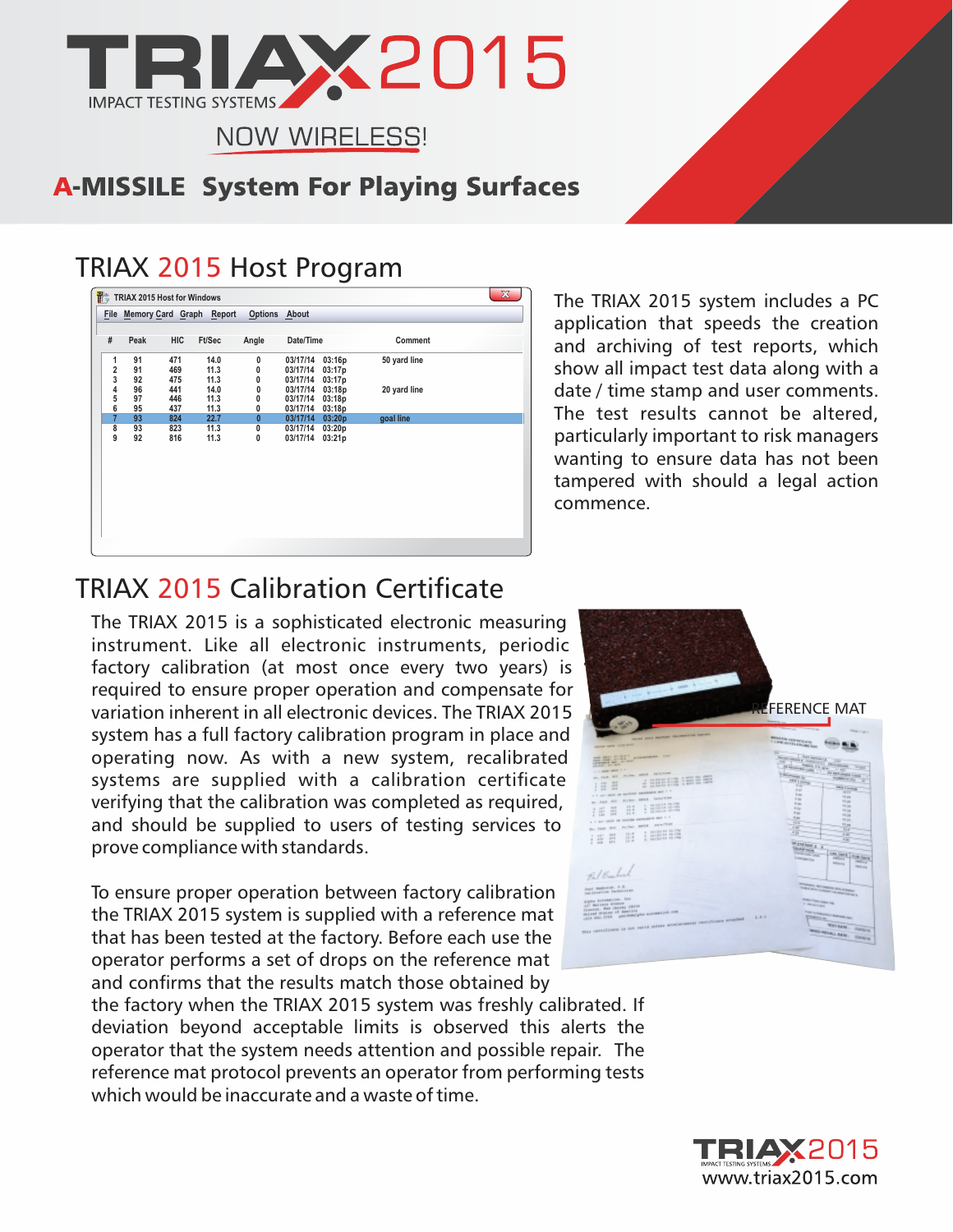

# TRIAX 2015 Family

As part of the TRIAX 2015 system several other instruments for surface and impact testing are available:

TRIAX 2015 Tripod system for testing of playground surfaces. In place of the cylindrical missile and aluminum guide tube are a spherical head form and support tripod, permitting testing to American (ASTM F1292) European (En1177) and many other (CSA, AUS) standards for the measurement of shock (G) and head injury criteria (HIC) at fall heights of up to 14 feet.

WARRANTEE: One year parts and labor on all TRIAX Family products with customer responsible for aa inbound shipping charges.

# TRIAX 2015 Swing Seat Impact Tester





Free hanging spherical head form for impact testing of swing seats and related articles, compliant with ASTM F1487, En1176-2 and AS4685-6. Compatible with new TRIAX 2015 and the existing TRIAX 2010 hand held units. This allows for the testing of swing seat impact in the laboratory, factory or field.

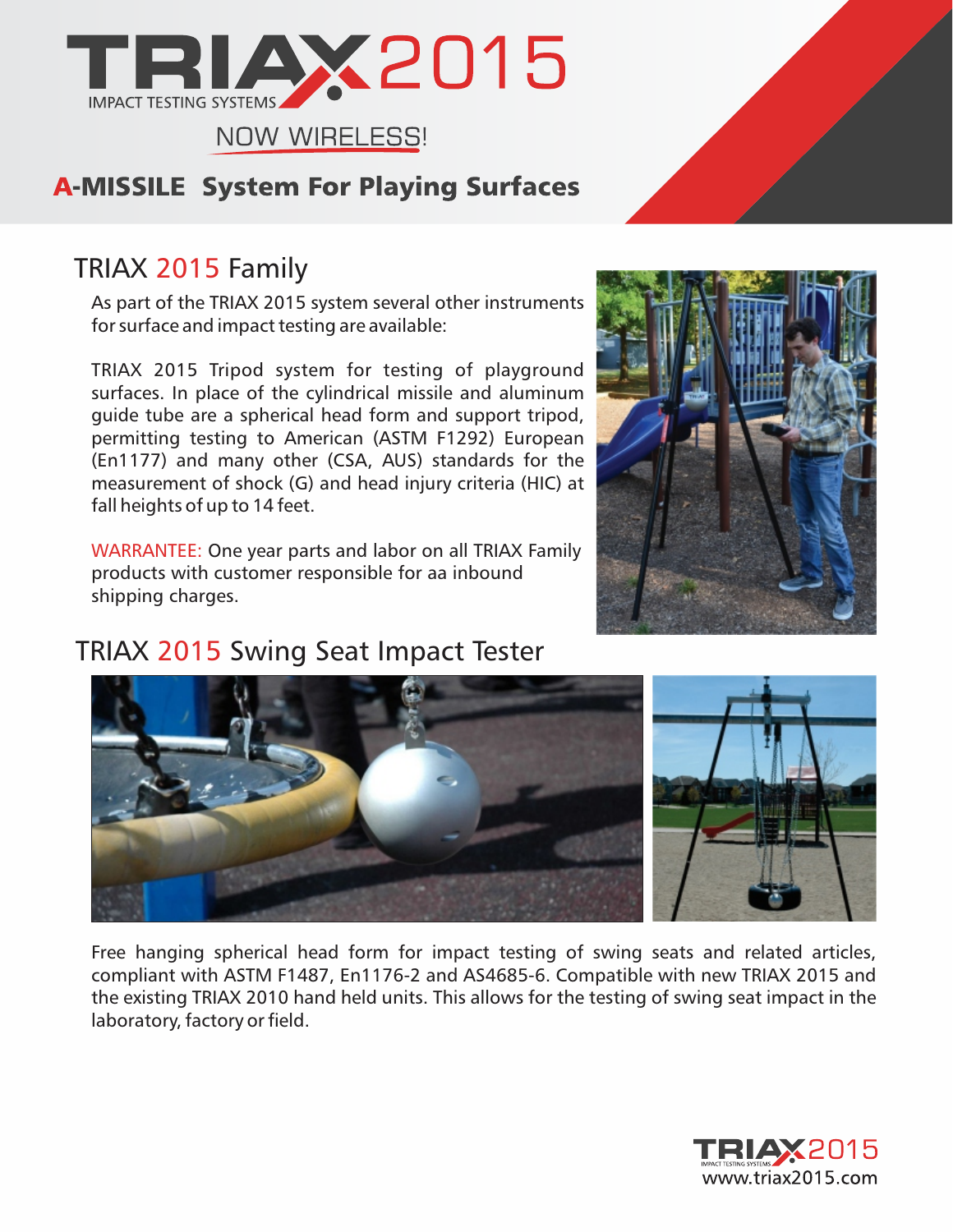

# TRIAX 2015 Training

While the TRIAX 2015 system itself is easy to setup and use, and telephone and email support are available, training plays a big part in successful testing and evaluation of surfaces. A comprehensive single day training program is available (at additional cost) and can be provided at the customer's site, our offices and many locations world wide. As well as operation of the TRIAX 2015 system, training covers topics such as standards and report generation. Pricing is on a per person basis, plus travel expenses.

# TRIAX 2015 Cost

Complete TRIAX 2015 A-MISSILE System Includes:

- TRIAX 2015 wireless A-MISSILE Impactor with fitted, padded storage case
- TRIAX 2015 wireless hand held data unit with fitted, padded storage case
- Guide Tube with legs
- Reference Mat
- PC Application
- Wheeled carrying case

Please contact us for pricing.

# TRIAX 2015 Upgrades

An upgrade program is available to allow owners of TRIAX 2000 and TRIAX 2010 systems to upgrade to the advantages of the TRIAX 2015 system. The existing tripod is re-manufactured to the TRIAX 2015 functionality, and the existing accelerometer is re-calibrated and installed in a wireless head form. An upgrade includes a fresh calibration certificate. Note that the tripod legs are not upgraded.

Please contact us for pricing.

WARRANTEE: One year parts and labor on all TRIAX Family products with customer responsible for all inbound shipping charges.

Note: Prices Do Not Include: Shipping, Customs Duties, Fees or Taxes.